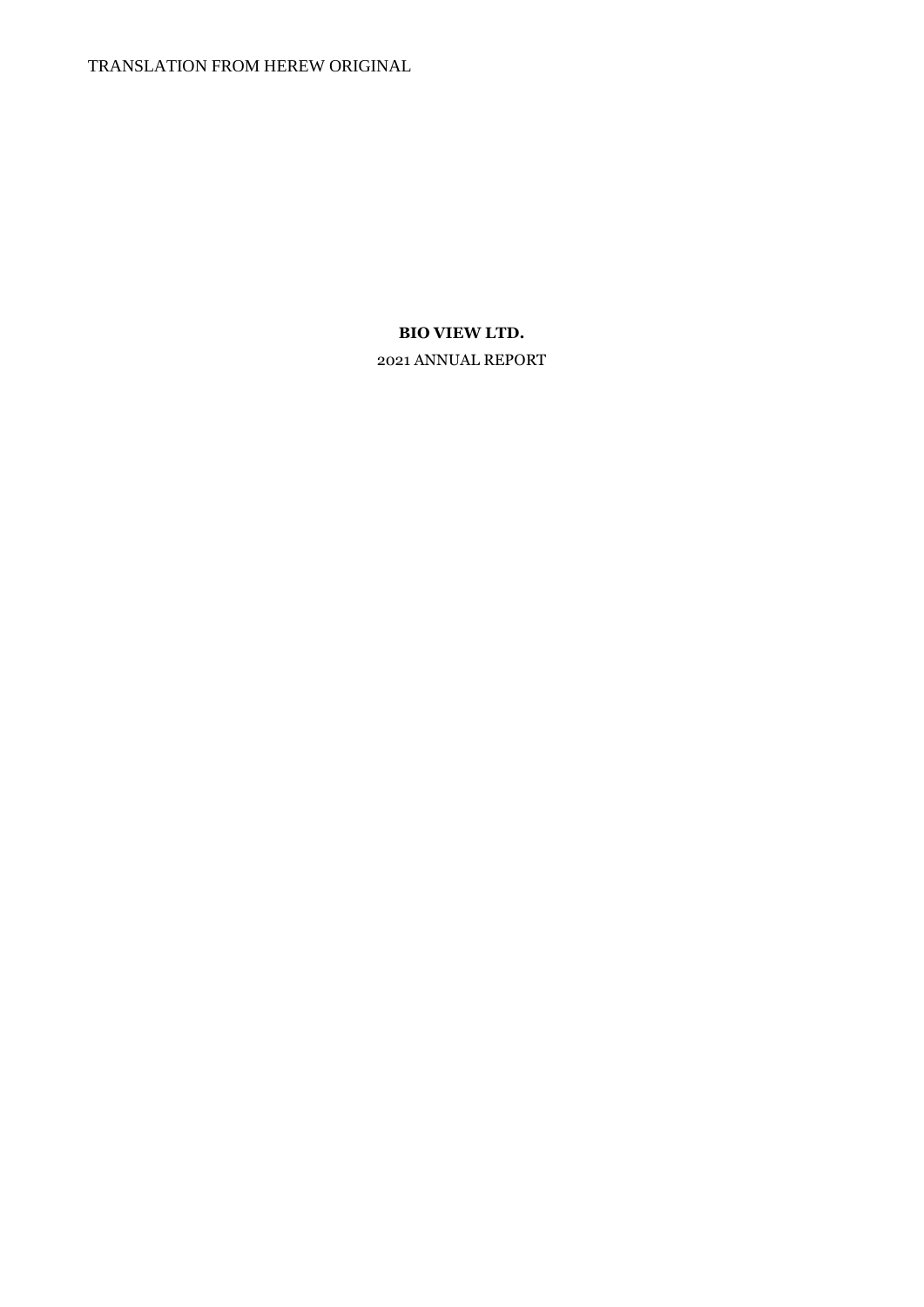2021 ANNUAL REPORT

#### TABLE OF CONTENTS

| <b>CONSILIDATED FINANCIAL STATEMENTS - IN NEW ISRAELI</b><br><b>SHEKELS (NIS):</b> |       |
|------------------------------------------------------------------------------------|-------|
| Statements of financial position                                                   | $F-3$ |
| Statements of income or loss                                                       | $F-4$ |
| Statements of comprehensive income (loss)                                          | $F-5$ |
| Statements of cash flows                                                           | F-6   |
|                                                                                    |       |

*Kesselman & Kesselman, Trade Tower, 146 Derech Menachem Begin Street, Tel-Aviv 6492103, Israel, P.O Box 7187 Tel-Aviv 6107120 Telephone: +972 -3- 7954555, Fax:+972 -3- 7954556, www.pwc.com/il*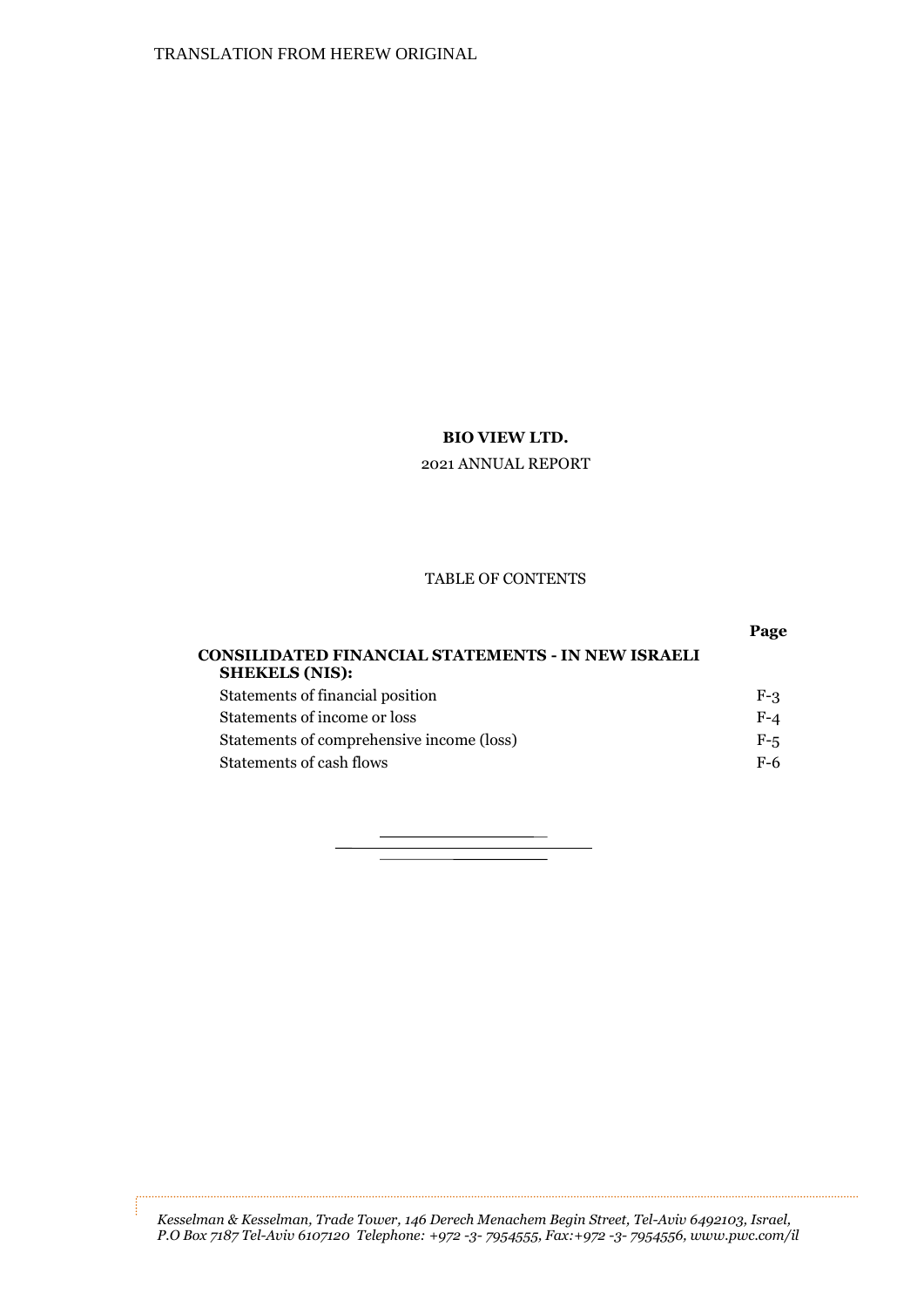#### CONSOLIDATED STATEMENTS OF FINANCIAL POSITION

|                                                   |             | December 31             |           |
|---------------------------------------------------|-------------|-------------------------|-----------|
|                                                   | <b>Note</b> | 2021                    | 2020      |
| Assets                                            |             | <b>NIS</b> in thousands |           |
| <b>CURRENT ASSETS:</b>                            |             |                         |           |
| Cash and cash equivalents                         | 5           | 19,223                  | 17,239    |
| Accounts receivable:                              | 6           |                         |           |
| Trade                                             |             | 4,418                   | 3,223     |
| Other                                             |             | 489                     | 568       |
| Inventory                                         | 7           | 4,600                   | 4,377     |
|                                                   |             | 28,730                  | 25,407    |
| <b>NON-CURRENT ASSETS:</b>                        |             |                         |           |
|                                                   |             | 220                     | 125       |
| Restricted deposit<br>Other long-term receivables | 13a         | 699                     | 699       |
| Right of use asset                                | 3a          | 4,247                   | 1,503     |
| Deferred income tax                               | 13<br>8     | 5,013                   | 5,465     |
|                                                   |             | 1,108                   | 690       |
| Property and equipment - net                      |             | 11,287                  | 8,482     |
| <b>TOTAL ASSETS</b>                               |             | 40,017                  | 33,889    |
| <b>Liabilities and equity</b>                     |             |                         |           |
| <b>CURRENT LIABILITIES:</b>                       |             |                         |           |
| Accounts payable:                                 | 9           |                         |           |
| Trade                                             |             | 1,280                   | 1,177     |
| Other                                             |             | 2,645                   | 2,401     |
| Prepaid income                                    | 11          | 2,961                   | 2,837     |
| Current maturities of lease liabilities           | 13          | 1,081                   | 1,067     |
| Provision for warranty                            | 10          | 401                     | 355       |
|                                                   |             | 8,368                   | 7,837     |
| <b>NON-CURRENT LIABILITIES:</b>                   |             |                         |           |
| Retirement benefit obligation - net               | 14          | 429                     | 441       |
| Prepaid income                                    | 11          | 533                     | 147       |
| Lease liabilities                                 | 13          | 3,527                   | 395       |
|                                                   |             | 4,489                   | 983       |
| <b>COMMITMENTS AND CONTINGENT LIABILITIES</b>     | 12          |                         |           |
| <b>TOTAL LIABILITIES</b>                          |             | 12,857                  | 8,820     |
| <b>EQUITY ATTRIBUTED TO COMPANY'S OWNERS:</b>     |             |                         |           |
| Ordinary shares                                   | 15          | 141                     | 141       |
| Share premium                                     |             | 53,044                  | 53,044    |
| Capital surplus in respect of options             |             | 744                     | 661       |
| Other comprehensive loss reserves                 |             | (1, 318)                | (1, 142)  |
| <b>Treasury shares</b>                            |             | (671)                   | (671)     |
| Accumulated deficit                               |             | (24, 780)               | (26, 964) |
| <b>TOTAL EQUITY</b>                               |             | 27,160                  | 25,069    |
| <b>TOTAL LIABILITIES AND EQUITY</b>               |             | 40,017                  | 33,889    |
|                                                   |             |                         |           |

**Emmanuel Gil br. Alan Schwebel Vulia Kapon**<br> **CEO** Director of Final **Chairman of the Board of Directors**

**Director of Finance** 

Date of approval of financial statements by the Board of Directors: March 19, 2021.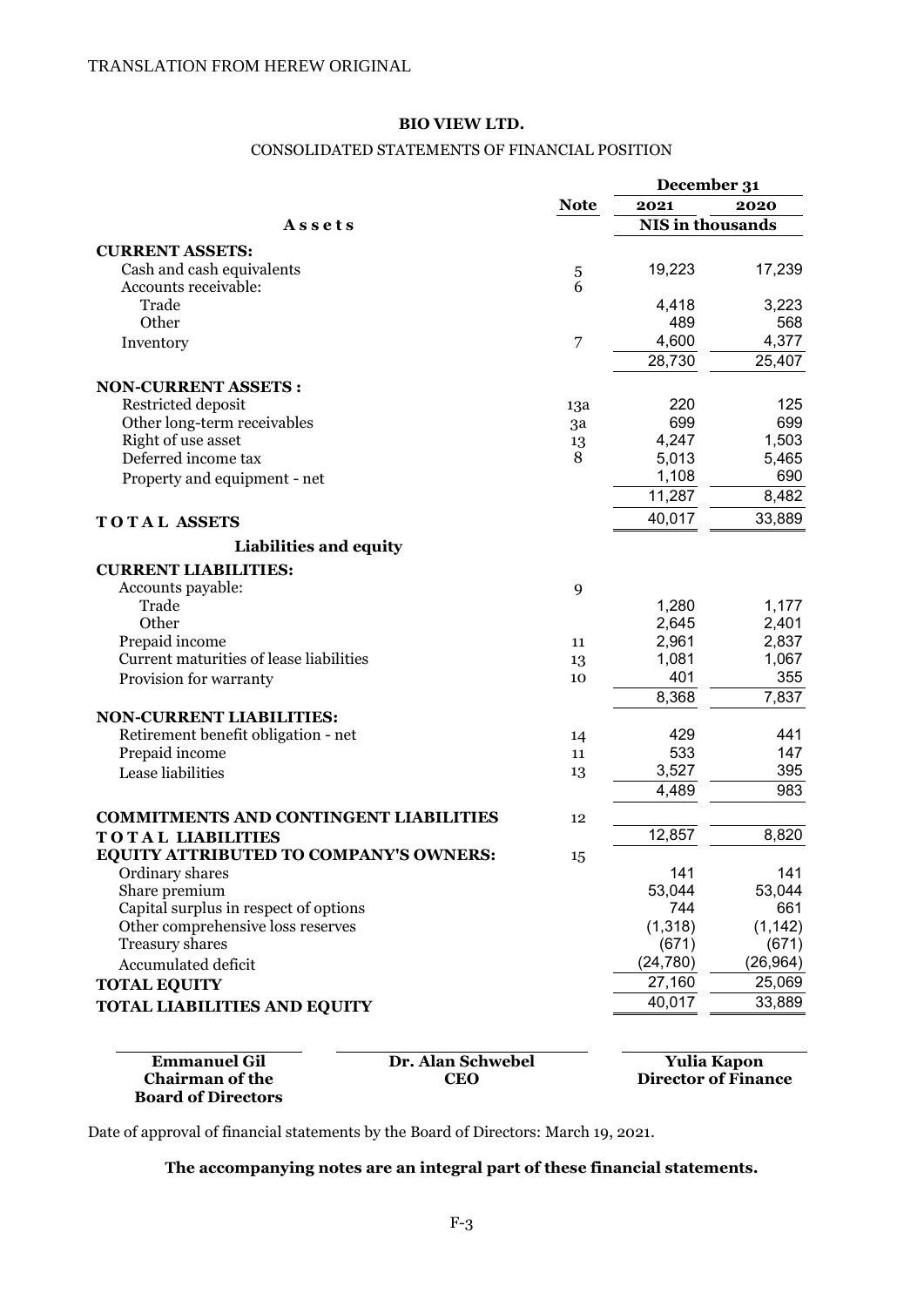## CONSOLIDATED STATEMENTS OF INCOME OR LOSS

|                                                                                   |                 | <b>Year ended December 31</b> |            |        |
|-----------------------------------------------------------------------------------|-----------------|-------------------------------|------------|--------|
|                                                                                   | <b>Note</b>     | 2021                          | 2020       | 2019   |
|                                                                                   |                 | NIS in thousands              |            |        |
|                                                                                   |                 |                               |            |        |
| <b>REVENUE</b>                                                                    | 16a             | 30,513                        | 25,960     | 35,790 |
| <b>COST OF SALES</b>                                                              | 16 <sub>b</sub> | 12,927                        | 10,176     | 15,523 |
| <b>GROSS PROFIT</b>                                                               |                 | 17,586                        | 15,784     | 20,267 |
| <b>RESEARCH AND DEVELOPMENT EXPENSES</b>                                          | 16c             | 5,325                         | 5,354      | 5,708  |
| <b>SELLING AND MARKETING EXPENSES</b>                                             | 16d             | 4,349                         | 4,035      | 4,837  |
| <b>GENERAL AND ADMINISTRATIVE EXPENSES</b>                                        | 16e             | 5,355                         | 4,730      | 5,381  |
| OTHER EXPENSES (INCOME) (MAINLY FOREIGN<br><b>EXCHANGE RATE DIFFERENCES), NET</b> | 16f             | (393)                         | 464        | 946    |
| <b>OPERATING INCOME (LOSS)</b>                                                    |                 | 2,950                         | 1,201      | 3,395  |
| <b>FINANCE EXPENSES (INCOME) - NET</b>                                            | 16g             | 267                           | 60         | 27     |
| <b>INCOME (LOSS) BEFORE TAXES ON INCOME</b>                                       |                 | 2,683                         | 1,141      | 3,368  |
| <b>INCOME TAX (TAX BENEFITS)</b>                                                  | 8               | 499                           | 257        | 843    |
| NET INCOME (LOSS) FOR THE YEAR                                                    |                 | 2,184                         | 884        | 2,525  |
|                                                                                   |                 |                               | <b>NIS</b> |        |
| <b>EARNINGS (LOSS) PER SHARE:</b>                                                 | 17              |                               |            |        |
| Basic income (loss) per share                                                     |                 | 0.16                          | 0.06       | 0.18   |
| Diluted income (loss) per share                                                   |                 | 0.16                          | 0.06       | 0.18   |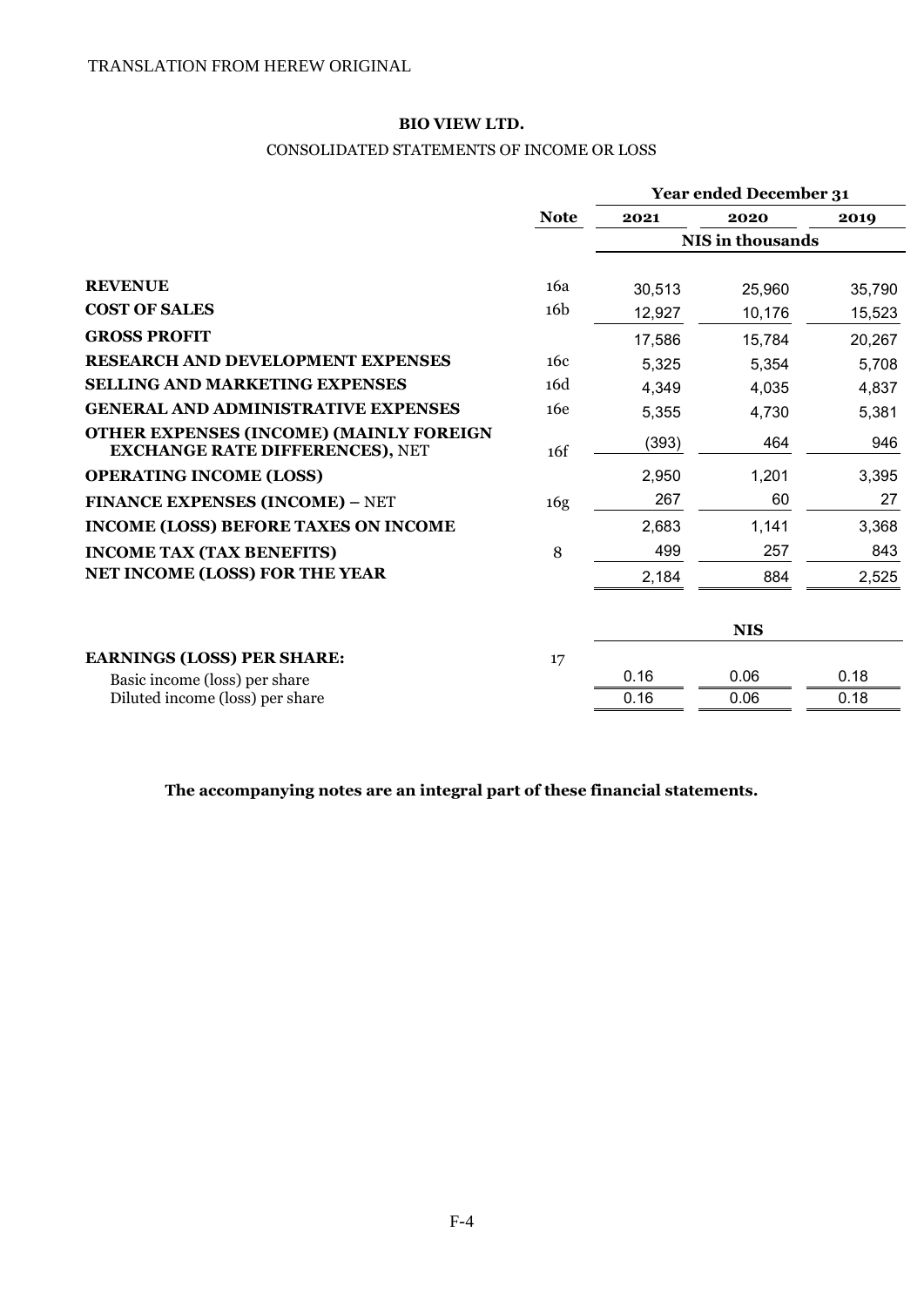#### CONSOLIDATED STATEMENTS OF COMPREHENSIVE INCOME (LOSS)

|                                                                                                     | <b>Year ended December 31</b> |       |       |
|-----------------------------------------------------------------------------------------------------|-------------------------------|-------|-------|
|                                                                                                     | 2021                          | 2020  | 2019  |
|                                                                                                     | <b>NIS</b> in thousands       |       |       |
| <b>NET INCOME (LOSS) FOR THE YEAR</b>                                                               | 2,184                         | 884   | 2,525 |
| <b>OTHER COMPREHENSIVE INCOME (LOSS):</b>                                                           |                               |       |       |
| Items that will not be reclassified to profit or                                                    |                               |       |       |
| loss -                                                                                              |                               |       |       |
| remeasurement of post-employment benefit                                                            |                               |       |       |
| obligations                                                                                         | 12                            | 76    | (166) |
| Items that may be subsequently reclassified to                                                      |                               |       |       |
| profit or loss -                                                                                    |                               |       |       |
| foreign exchange differences arising from translation of<br>the net investment in foreign operation |                               |       |       |
|                                                                                                     | (188)                         | (329) | (345) |
| <b>TOTAL OTHER COMPREHENSIVE INCOME</b>                                                             |                               |       |       |
| (LOSS)                                                                                              | (176)                         | (253) | (511) |
| <b>COMPREHENSIVE INCOME (LOSS) FOR THE</b>                                                          |                               |       |       |
| <b>YEAR</b>                                                                                         | 2,008                         | 631   | 2,014 |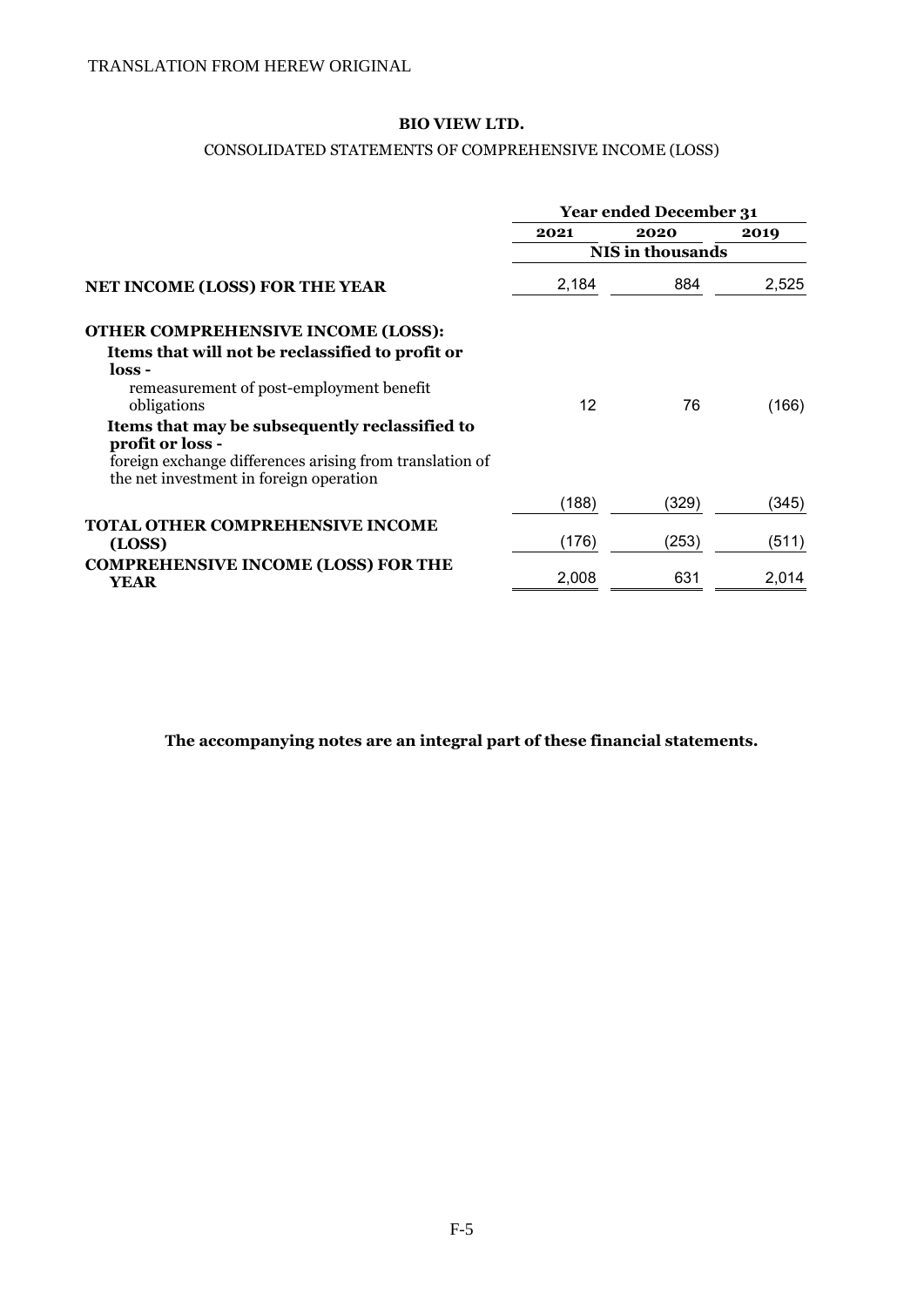#### NOTES TO CONSOLIDATED FINANCIAL STATEMENTS (continued)

(Continued) - 1

## **BIO VIEW LTD.**

#### CONSOLIDATED STATEMENTS OF CASH FLOWS

|                                                             | <b>Year ended December 31</b> |          |         |
|-------------------------------------------------------------|-------------------------------|----------|---------|
|                                                             | 2021                          | 2020     | 2019    |
|                                                             | NIS in thousands              |          |         |
| <b>CASH FLOWS FROM OPERATING ACTIVITIES:</b>                |                               |          |         |
| Net cash generated by (used in operations) (see appendix A) | 3,479                         | 933      | 2,845   |
| Income tax paid - net                                       |                               | (85)     | (275)   |
| Interest paid on lease                                      | (232)                         | (46)     | (74)    |
| Net cash provided by (used in) operations                   | 3,247                         | 802      | 2,496   |
| <b>CASH FLOWS FROM INVESTING ACTIVITIES:</b>                |                               |          |         |
| Acquisition of property and equipment                       | (659)                         | (304)    | (208)   |
| Sale of property and equipment                              | 14                            |          |         |
| Increase in Restricted deposit                              | (95)                          |          |         |
| Deposits – net                                              |                               | (9)      | (18)    |
| Net cash used in investing activities                       | (740)                         | (313)    | (226)   |
| <b>CASH FLOWS FROM FINANCING ACTIVITIES:</b>                |                               |          |         |
| Maturity of lease liability                                 | (861)                         | (1,027)  | (1,047) |
| Cost of Treasury Shares                                     |                               | (671)    |         |
| <b>Short Term Loan</b>                                      | 593                           |          |         |
| Exercise of warrants into shares by employees               |                               | 98       | 66      |
| Net cash provided by (used in financing activities)         | (268)                         | (1,600)  | (981)   |
|                                                             |                               |          |         |
| <b>INCREASE (DECREASE) IN CASH AND CASH</b>                 |                               |          |         |
| <b>EQUIVALENTS</b>                                          | 2,239                         | (1, 111) | 1,289   |
| <b>BALANCE OF CASH AND CASH EQUIVALENTS AT</b>              |                               |          |         |
| <b>BEGINNING OF YEAR</b>                                    | 17,239                        | 18,743   | 18,007  |
| <b>INCOME (LOSS) FROM FOREIGN EXCHANGE</b>                  |                               |          |         |
| DIFFERENCES ON CASH AND CASH                                |                               |          |         |
| <b>EQUIVALENTS</b>                                          | (255)                         | (393)    | (553)   |
| <b>BALANCE OF CASH AND CASH EQUIVALENTS AT</b>              |                               |          |         |
| <b>END OF YEAR</b>                                          | 19,223                        | 17,239   | 18,743  |